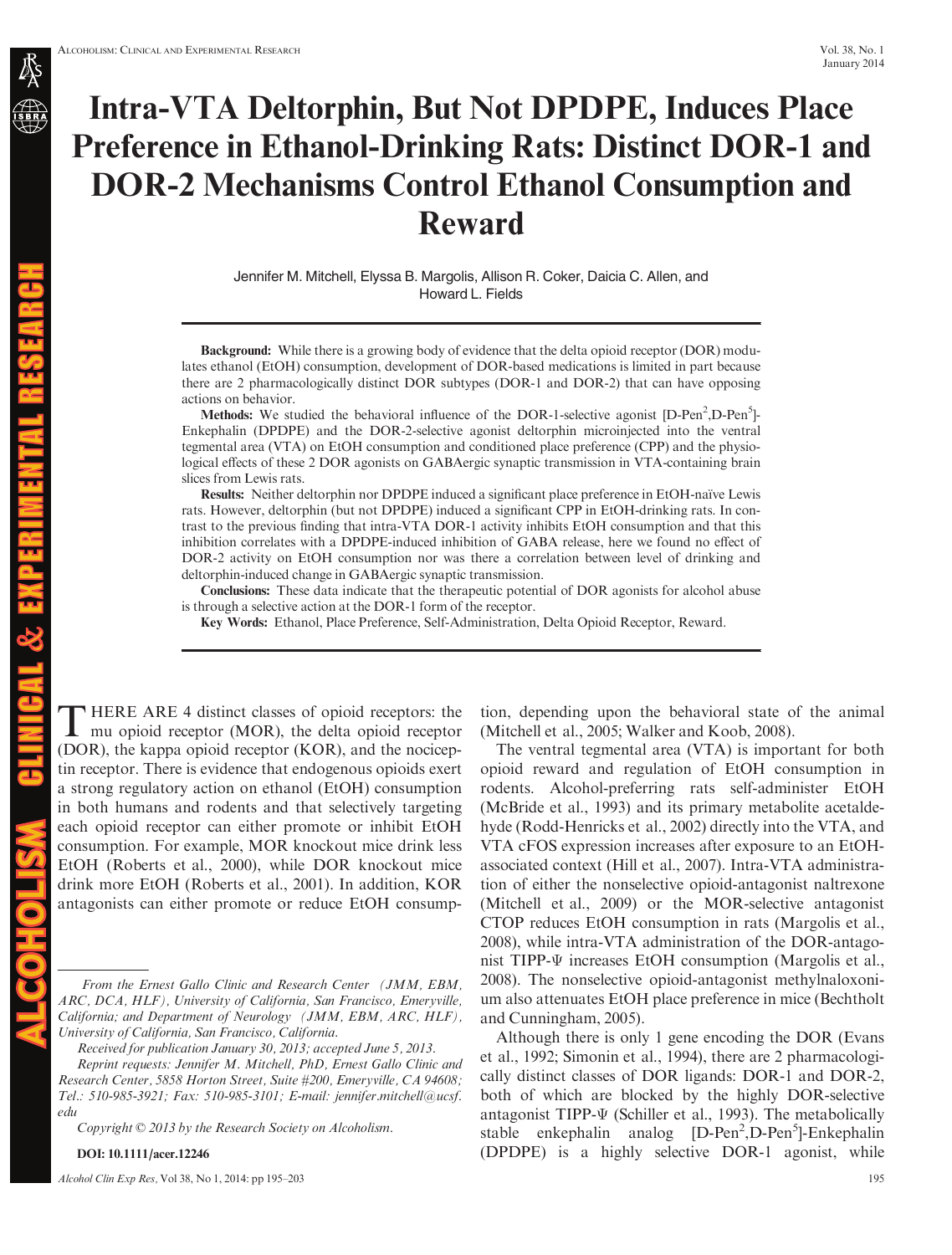[D-Ala2 ]-Deltorphin II (deltorphin) is a highly selectively DOR-2 agonist (Fang et al., 1994; Horan et al., 1993; Mattia et al., 1991; Vanderah et al., 1994). There is no crosstolerance between these two DOR agonists (Sofuoglu et al., 1991a,b), and DOR-1 and DOR-2 ligands have different, sometimes opposing, effects on a variety of behaviors (Churchill et al., 1995; Noble et al., 1996; van Rijn and Whistler, 2009; Yu and Bodnar, 1997). We previously reported that DOR-1 activation in the VTA of the rat decreases EtOH consumption (Margolis et al., 2008). However, in mice, systemic administration of the DOR-2 antagonist, naltriben, decreases EtOH consumption (van Rijn and Whistler, 2009), suggesting opposing roles of DOR subtypes on drinking behavior. To study the therapeutic potential of DOR ligands for alcohol abuse and related behavioral disorders, it is essential to differentiate DOR-1 and DOR-2 effects on behavior and synaptic function in brain regions that contribute to reward.

We have previously shown that MOR and DOR-1 activity in the VTA has opposing effects on EtOH consumption. In contrast to the attenuation of EtOH consumption by intra-VTA injection of the MOR-selective antagonist CTOP, intra-VTA microinjection of the DOR-1 agonist DPDPE decreases EtOH consumption through inhibition of GABA release in chronically drinking animals (Margolis et al., 2008). Furthermore, the DPDPE-induced presynaptic inhibition of GABA terminals is inversely correlated with EtOH consumption (Margolis et al., 2008). However, the actions of DOR-2 agonists on GABAergic synaptic transmission in VTA neurons have not been studied. Further, although the evidence indicates that DOR ligands are potentially effective therapeutics for alcohol abuse, the involvement of DOR in

regulating reward and anxiety necessitates consideration of issues related to addiction and abuse liability. Therefore, it is critical to determine whether these compounds are rewarding in ETOH-consuming animals.

Here, we used a conditioned place preference (CPP) paradigm to assess the rewarding effects of the DOR-1 agonist DPDPE and the DOR-2 agonist deltorphin in both EtOHnaïve and EtOH-drinking Lewis rats when administered into the VTA. We also examined the effects of the DOR-2 agonist deltorphin on VTA  $GABA_A$  synaptic transmission to determine whether the previously identified relationship between attenuated drinking and inhibition of GABA release in VTA slices in response to a DOR-1 agonist would generalize to a DOR-2 agonist.

#### MATERIALS AND METHODS

#### Animals

Sixty-one male Lewis rats (47 for behavioral experiments and 14 for electrophysiology; Harlan Laboratories, Hayward, CA) weighing between 275 and 300 g on arrival were housed individually in a temperature-controlled colony room (21°C) on a 12-hour reversed light/dark cycle (lights off at 10:00 AM). For pharmacological studies, all animals served as their own controls (within subjects design). Additionally, each animal served in only a single pharmacology experiment (Fig. 1). Animals were all within the same age range at the beginning of each experiment. All experiments were performed during the dark portion of the cycle. Rat chow and water were available ad libitum throughout the experiment. During EtOH selfadministration periods (see below), 10% EtOH (v/v; Gold Shield, Hayward, CA) was also available ad libitum. All experimental protocols were approved by the Institutional Animal Care and Use Committee and were conducted in accordance with the Guide for the Care and Use of Laboratory Animals (NIH).

 $T = 1 + 1 + 0$ .  $D = 1 + 1 + 0$ .  $C = 0.10, 0.01$ .

| Conditioned Place Preference $(n = 37)$ : |                                           |                                      |  | Lights $\alpha$ Dotties on $(u, 10.00 \text{ and }$<br>Pairings begin @ 10:30 am |                               |                           |  |
|-------------------------------------------|-------------------------------------------|--------------------------------------|--|----------------------------------------------------------------------------------|-------------------------------|---------------------------|--|
| <b>Drinking</b><br><b>Acquisition</b>     | Surgery &<br>Recovery                     | <b>CPP</b><br><b>Baseline</b>        |  | <b>CPP</b><br>Pairings                                                           |                               | <b>CPP</b><br><b>Test</b> |  |
| $>12$ weeks                               | 1 week                                    | $1 - 3$ days                         |  | $4 - 8$ days                                                                     |                               | 1 day                     |  |
| 5 days<br>EtOH consumption $(n = 10)$ :   |                                           |                                      |  |                                                                                  |                               |                           |  |
| <b>Drinking</b><br>Acquisition            | Surgery &<br><b>Recovery</b>              | <b>Drinking</b><br><b>Baseline 1</b> |  | <b>VTA</b><br>injection 1                                                        | Drinking<br><b>Baseline 2</b> | VTA<br>injection 2        |  |
| $>12$ weeks                               | 1 week                                    |                                      |  | 2 days $\overline{\phantom{a} \phantom{a}}$                                      |                               | 2 days                    |  |
| Electrophysiology ( $n = 14$ ):           |                                           |                                      |  |                                                                                  |                               |                           |  |
| <b>Drinking</b><br>Acquisition            | Electrophysiological<br><b>Recordings</b> |                                      |  |                                                                                  |                               |                           |  |
| >12 weeks                                 |                                           |                                      |  |                                                                                  |                               |                           |  |

Fig. 1. Experimental timeline for place preference behavior ( $n = 37$ ), ethanol (EtOH)-drinking experiments ( $n = 10$ ), and electrophysiology ( $n = 14$ ). Animals always had access to EtOH and H<sub>2</sub>O bottles when not in the conditioned place preference (CPP) apparatus.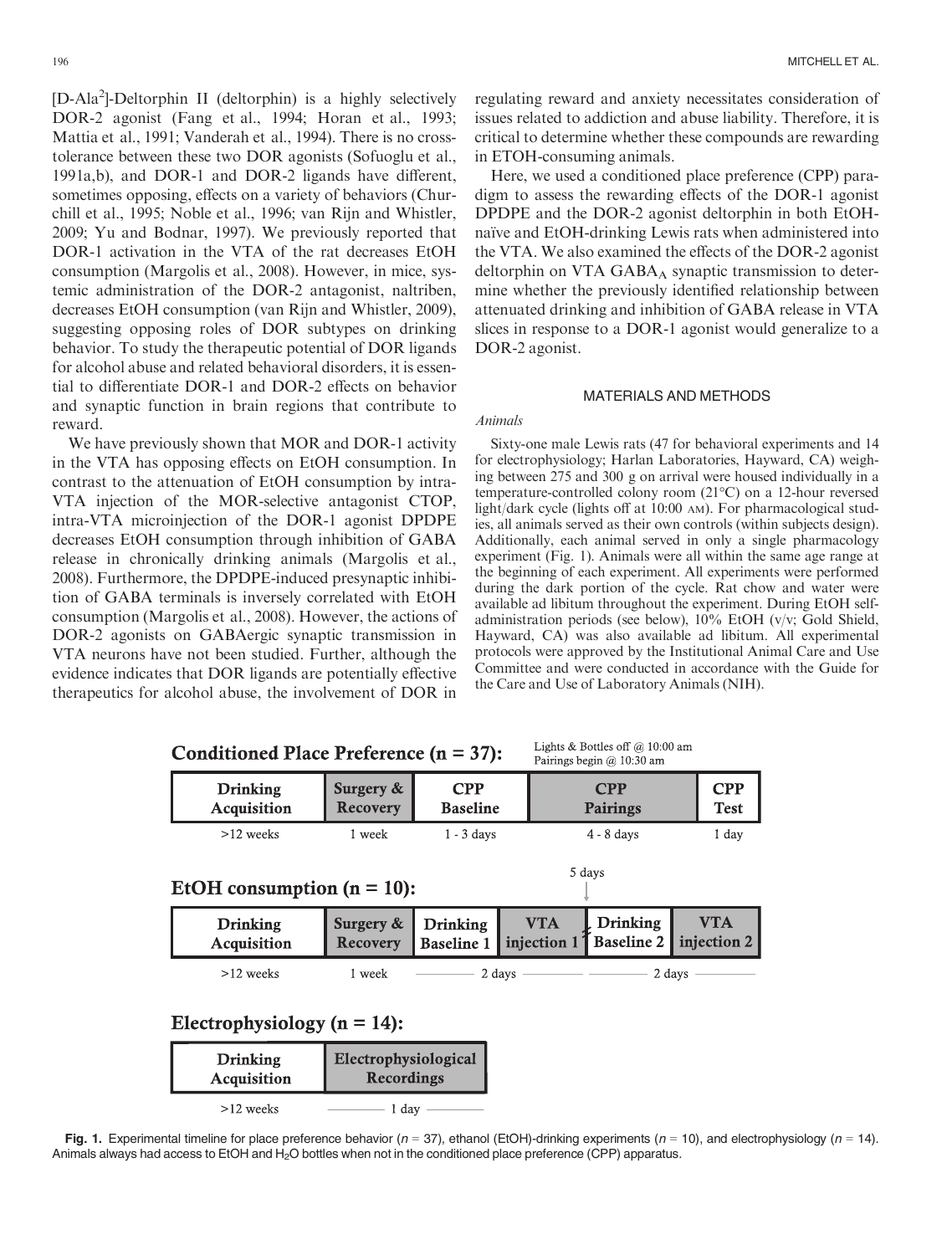#### EtOH Self-Administration

EtOH was self-administered via a 2-bottle continuous access, free-choice paradigm in which 1 bottle contained  $10\%$  EtOH (v/v) and the other bottle contained water. Sucrose was never added to the EtOH solution. Animals were weighed daily, and the amount of EtOH and water consumed was measured at the same time each day (10:00 AM). Bottles were identical, and their positions were counterbalanced and rotated daily. Animals were maintained on the 2-bottle choice paradigm for at least 12 weeks until consumption had stabilized (defined as <15% change in drinking over 3 day bins) before surgery and experimentation commenced. Similarly, following surgery, behavioral training did not begin until drinking had returned to presurgical levels (defined as no significant difference between presurgical 3 day bin and final postsurgical 3 day bin). For place preference experiments, animals always had access to EtOH and H2O bottles when not in the CPP chambers. For EtOH-drinking experiments, baseline drinking was always the 24-hour period prior to microinjection and was always on the same day of the week to control for daily variations in the colony schedule.

#### VTA Cannulations

Animals were anesthetized and maintained on isoflurane (0.5 l/ min) as needed for the duration of surgery. Animals were placed in a stereotaxic frame (Kopf Instruments, Tujunga, CA) and were implanted with bilateral 26-gauge stainless steel chronic guide cannulae (Plastics One, Roanoke, VA) into the VTA  $(AP, -5.8; ML,$  $\pm 0.5$  to 0.75; DV,  $-7.0$  to  $-7.5$ ) based on the atlas of Paxinos (Paxinos et al., 1994). The cannulae were implanted at 1.5 to 2 mm above the VTA to prevent trauma to the region during the surgical procedures. Cannulae were secured to the skull with dental cement. At the end of the surgical procedure, animals were treated with penicillin (intramuscularly, 1 mg/kg) and topical antibiotics. A stainless steel dummy cannula (Plastics One) was inserted into each guide cannula and remained in place when the guide cannulae were not in use. All animals were allowed a minimum 1-week recovery period before baseline testing.

For EtOH-consuming animals, surgery did not occur until drinking had stabilized (at least 12 weeks). EtOH bottles were removed from cages 12 hours prior to surgical procedures to minimize interactions with anesthesia. Bottles were replaced immediately following surgery. Drinking and CPP experiments did not commence until drinking had returned to presurgical levels (at least 1 week).

## Conditioned Place Preference

Place preference training began after bottles were measured (10:30 AM). Animals were trained in 3-chamber place conditioning boxes (Med Associates, St. Albans, VT) in which 2 chambers  $(28 \times 21 \times 21$  cm) that differed in color (1 black, 1 white), pattern, light level, and floor texture were separated by a neutral gray chamber (12  $\times$  21  $\times$  21 cm). During the initial baseline period, animals were placed in the neutral chamber and were allowed to freely explore all 3 chambers for a period of 30 minutes. Beam breaks, entries, and time spent in each chamber were automatically recorded using infrared beams. Animals were given a maximum of 3 baseline sessions on sequential days to demonstrate that no chamber bias was present and were excluded from the study if the bias for either conditioning chamber exceeded 250 seconds. During each conditioning session, animals were injected with either drug or saline then immediately confined to 1 of the 2 larger end chambers for 30 minutes. Animals received 2 conditioning sessions (separated by 5 hours) per day for 4 days. Due to timing constraints, 1 group of animals instead received conditioning sessions once daily for 8 days, and these data were combined with 4-day training for analysis.

Animals were counterbalanced such that an equal number of animals received drug injections in the black versus white box. Animals were tested for expression of CPP 1 day after the final conditioning session.

#### VTA Microinjections

Each injection was made using a  $1-\mu l$  syringe (Hamilton, Reno, NV) attached to 20 cm of PE 50 tubing connected to a 33-gauge injection cannula (Plastics One). Microinjections of 0.5  $\mu$ l volumes were given at a rate of 0.25  $\mu$ l/min using a syringe pump (KD Scientific, Holliston, MA) into each side of the VTA. Injection cannulae extended 1.5 to 2 mm beyond guide cannula to reach a depth of 9.0 mm and were left in place for 1 minute following microinjections to minimize the backflow of drug solution. For CPP experiments, microinjections were made directly prior to placement of animals into 1 of the 2 pairing chambers. For drinking experiments, to best capture deltorphin-induced change in drinking, deltorphin and saline were infused directly prior to lights out (10:00 AM). As each animal served as its own control (within subjects design), animals received the opposite injection on the following week. Microinjections always occurred on the same day of the week to control for daily variations in the colony schedule.

## Slice Preparation and Electrophysiology

Electrophysiological experiments were completed blind to EtOH treatment and consumption levels. Recordings were made throughout the VTA. Rats were anesthetized with isoflurane, and their brains were removed. Horizontal brain slices (200  $\mu$ m thick) containing the VTA were prepared using a vibratome (Leica Microsystems, Wetzlar, Germany). Slices were submerged in artificial cerebrospinal fluid solution containing (in mM): 126 NaCl, 2.5 KCl, 1.2 MgCl, 1.4 NaH<sub>2</sub>PO<sub>4</sub>, 2.5 CaCl<sub>2</sub>, 25 NaHCO<sub>3</sub>, and 11 glucose saturated with 95%  $O_2$ -5%  $CO_2$  and allowed to recover at 32°C for at least 1 hour. Individual slices were visualized using a Zeiss Axioskop microscope (Oberkochen, Germany) with differential interference contrast optics and infrared illumination. Whole-cell patch-clamp recordings were made at 32 $\degree$ C using 2.5 to 5 M $\Omega$ pipettes containing (in mM): 128 KCl, 20 NaCl, 1 MgCl<sub>2</sub>, 1 EGTA, 0.3 CaCl<sub>2</sub>, 10 HEPES, 2 MgATP, and 0.3 Na<sub>3</sub>GTP (pH 7.2, osmolarity adjusted to 275), plus 0.1% biocytin to label the recorded neuron. Signals were amplified using an Axopatch 1-D amplifier (Molecular Devices, Sunnyvale, CA), filtered at 2 or 5 kHz, and collected at 5 or 20 kHz, respectively, using IGOR Pro (Wavemetric, Lake Oswego, OR). Cells were recorded in voltage-clamp mode  $(V = -70$  mV). Series resistance and input resistance were sampled throughout the experiment with 4 mV, 200 ms hyperpolarizing steps. For all experiments, neurons in which there was a change in series resistance of more than 5 M $\Omega$ , or 15% of baseline, were excluded from analysis. GABA<sub>A</sub> receptor (GABA<sub>A</sub>R)-mediated inhibitory postsynaptic currents (IPSCs) were pharmacologically isolated with 6,7-dinitroquinoxaline-2,3 (1H,4H)-dione (DNQX: 10  $\mu$ M), strychnine (1  $\mu$ M), and sulpiride (10  $\mu$ M). We previously confirmed that this approach isolates  $GABA_AR$  signaling with both picrotoxin (Margolis et al., 2008, 2011) and gabazine (Margolis et al., 2011). To measure drug effects on evoked IPSCs, paired electrical pulses (50 ms interval) were delivered once every 10 seconds through stimulating electrodes placed 80 to 250  $\mu$ m away from the patched soma. The IPSC amplitude was calculated by comparing a 2-ms period around the peak to a 2-ms interval just before stimulation. Spontaneous events were detected by searching the smoothed first derivative of the data trace for values that exceeded a set threshold, and these events were confirmed visually. Recordings included, but were not limited to, confirmed dopaminergic neurons (Margolis et al., 2008).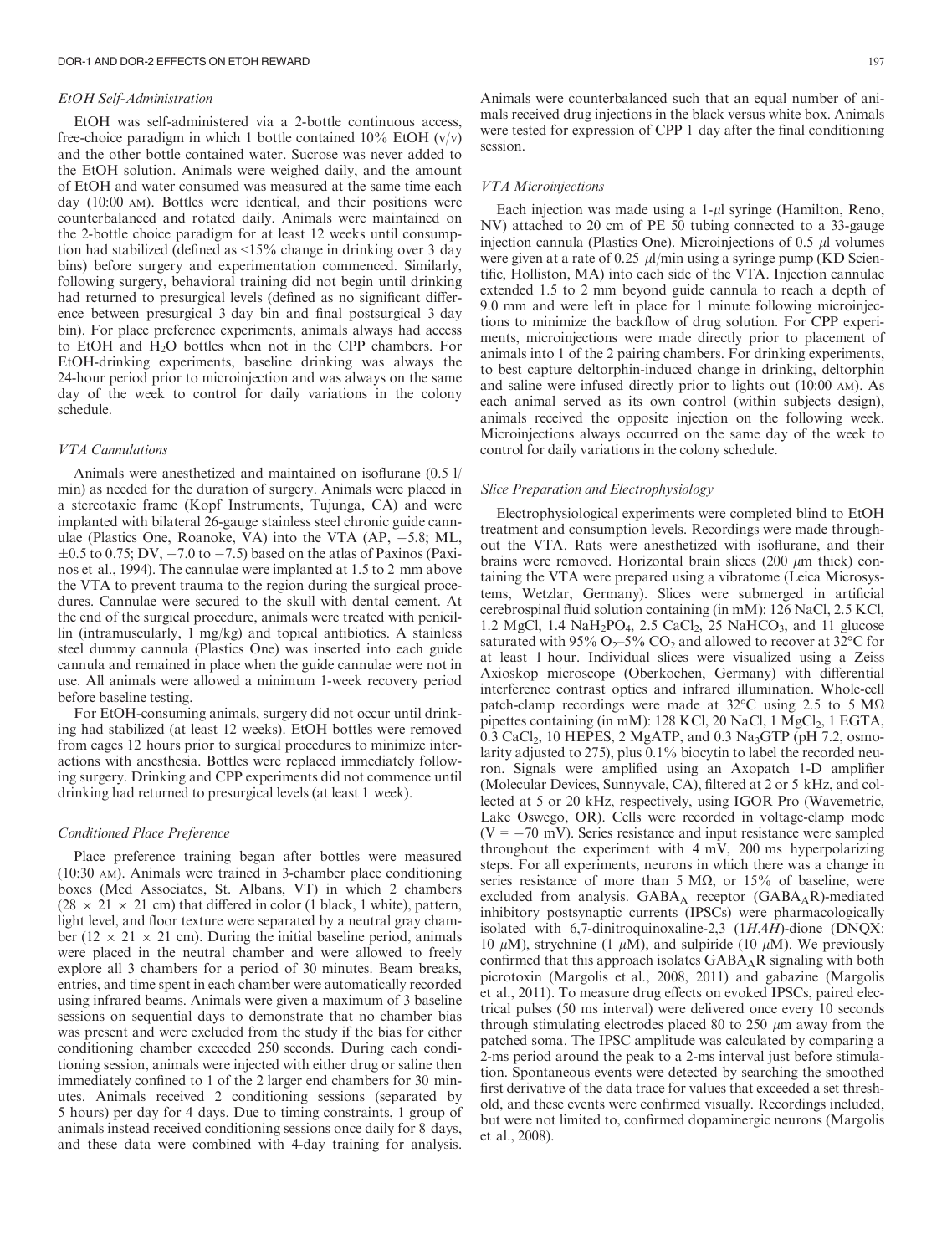EtOH (100%; Gold Shield) was diluted to  $10\%$  (v/v) for selfadministration. DPDPE (10 mM; Sigma Aldrich, St. Louis, MO) was dissolved in physiological saline. DPDPE dose was chosen based on pharmacological effects on drinking demonstrated in previous studies. Deltorphin II (2.5 mM; Sigma Aldrich) was dissolved in physiological saline or ddH2O. Deltorphin dose was chosen based on preliminary studies in Sprague–Dawley rats indicating significant CPP at the 2.5 mM concentration. Physiological saline was always injected for conditioning sessions in the nonpaired chamber. For electrophysiology, deltorphin II (1  $\mu$ M final concentration; Sigma Aldrich) was applied by bath perfusion (stock solution in  $H_2O$ ). Stock solution was diluted in artificial cerebrospinal fluid immediately before application.

## Perfusions and Histology

At the conclusion of behavioral experiments, animals were anesthetized with pentobarbital and intracardially perfused through the ascending aorta with 0.9% saline followed by 10% formalin. Brains were sectioned coronally around the cannula tracts at 50  $\mu$ m, mounted, and stained with cresyl violet or neutral red. Several animals had only a unilateral injection site within the VTA. These were also included in the analysis (Fig. 2).

#### Data Analysis

For consumption data, drinking was analyzed using 24-hour time points (10:00 AM to 10:00 AM). Baseline drinking was defined as the 24 hours of drinking prior to drug infusion, while infusion drinking



Fig. 2. Ventral tegmental area Histology demonstrating injection sites for place preference behavior. Purple = DPDPE and green = deltorphin. Lighter colors indicate ethanol (EtOH)-naïve animals and saturated colors indicate EtOH-consuming animals.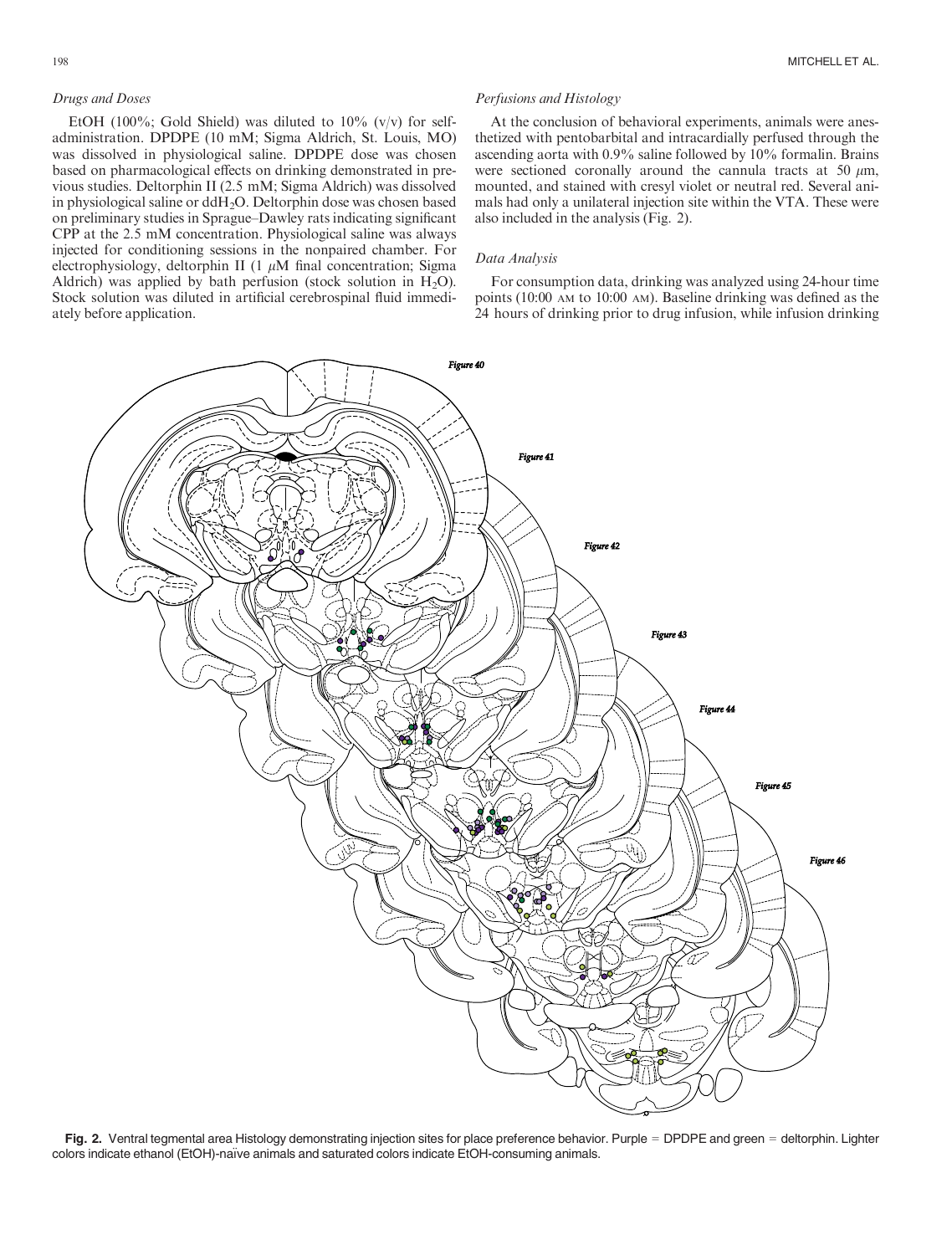was defined as the 24 hours of drinking following drug or vehicle infusion into the VTA. CPP difference scores were calculated by subtracting the time spent in the vehicle-paired chamber from the time spent in the drug-paired chamber during a test session. A positive CPP difference score indicates place preference, while a negative score indicates place aversion. A paired *t*-test (difference scores at baseline vs. testing) was calculated for each group to determine significance of a preference effect. To compare between groups, a preference score was calculated by subtracting the difference scores between testing and baseline sessions:

$$
(Testing_{Paired} - Testing_{Unpaired}) - (Baseline_{Paired} - Baseline_{Unpaired}).
$$

For regression analysis, baseline drinking was defined as the 24 hours of drinking (10:00 AM to 10:00 AM) preceding the first day of CPP training.

For electrophysiology, the analyzed data were composed of the 4 minutes of baseline just preceding drug application and minutes 4 to 7 of drug application. Summary data are presented as mean  $\pm$ SEM. Paired *t*-tests, unpaired *t*-tests, and regression analyses were completed in Excel (version 11.4.1; Microsoft Corp., Redmond, WA). Alpha was set at 0.05 for all analyses.

# RESULTS

To assess the rewarding effects of DOR agonists, we administered either DPDPE or deltorphin into the VTA in

both EtOH-naïve and EtOH-drinking animals. Intra-VTA DPDPE did not induce a significant place preference in either EtOH-naïve (Fig. 3A:  $t = -1.29$ ,  $p = 0.236$ ,  $n = 8$ ) or EtOH-consuming Lewis rats (Fig. 3A:  $t = -2.03$ ,  $p = 0.069$ ,  $n = 11$ ). Further, the preference in the drinking animals was not significantly greater compared with the EtOH-naïve animals (Fig. 3A:  $t = -0.745$ ,  $p = 0.466$ ,  $n = 19$ ). In contrast, although intra-VTA deltorphin did not induce a place preference in EtOH-naïve rats (Fig. 3B:  $t = 0.008$ ,  $p = 0.994$ ,  $n = 9$ ), it did induce a significant place preference in EtOHconsuming rats (Fig. 3*B*:  $t = -18.96$ ,  $p < 0.001$ ,  $n = 9$ ). The preference seen in EtOH-consuming rats was also significantly greater than that seen in the naïve rats treated with deltorphin (Fig. 3*B*:  $t = -5.77$ ,  $p < 0.001$ ,  $n = 18$ ).

Given that the rewarding effect of deltorphin emerged in drinking animals, we next assessed whether DOR place preference is related to magnitude of EtOH consumption. In fact, there was no correlation between CPP and baseline drinking (Fig. 4) for either the DOR-1 agonist DPDPE  $(R = 0.185, p = 0.585, n = 11)$  or the DOR-2 agonist deltorphin  $(R = 0.074, p = 0.849, n = 9)$ , indicating that although EtOH consumption is necessary for the rewarding effects of DOR-2 agonists to emerge, DOR-2 place preference is not strictly regulated by level of EtOH consumption



Fig. 3. Conditioned place preference following intraventral tegmental area administration of the delta opioid receptor (DOR)-1 agonist DPDPE (10 mM;  $n = 8$  naïve animals and  $n = 11$  ethanol (EtOH)-drinking animals; A) and DOR-2 agonist deltorphin (2.5 mM;  $n = 9$  naïve and  $n = 9$  EtOH-drinking animals; B). Data are expressed as both paired—unpaired data within groups and as preference score data between groups.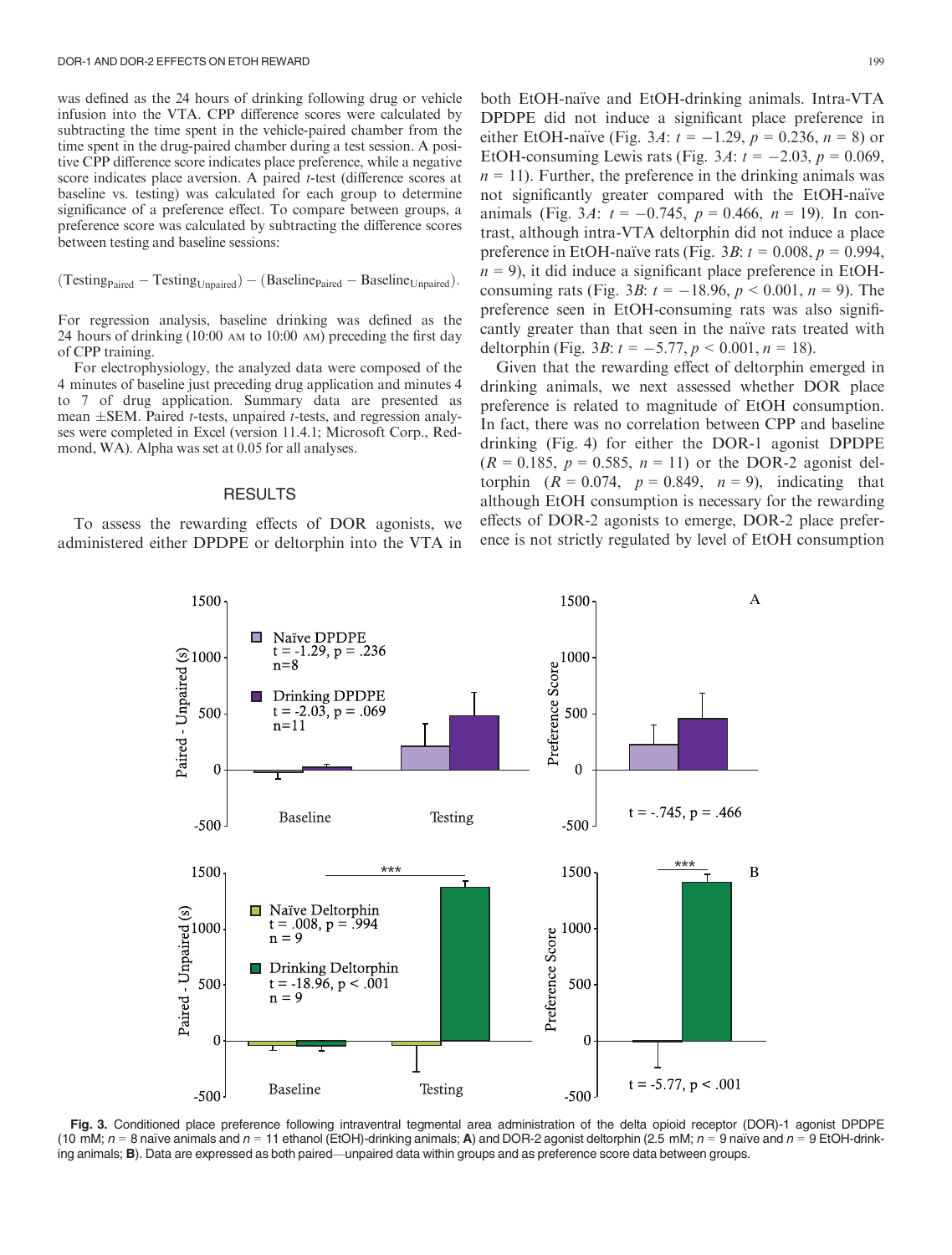

Fig. 4. Comparison of baseline drinking to conditioned place preference (CPP) preference score for both DPDPE (10 mM;  $n = 11$ ; purple) and deltorphin (2.5 mM;  $n = 9$ ; green) in drinking animals. There is no significant correlation between either DPDPE or deltorphin CPP and baseline ethanol consumption.

at these behaviorally and electrophysiologically relevant doses.

We previously demonstrated that intra-VTA administration of the DOR-1 agonist DPDPE decreases EtOH consumption. In contrast, here, we found that intra-VTA infusion of the DOR-2 agonist deltorphin had no significant effect on EtOH consumption (Fig. 5), confirming that subtype selectivity is a critical factor in DOR modulation of EtOH consumption.

We also previously demonstrated that DPDPE's ability to decrease EtOH consumption depends upon its inhibition of GABA release in the VTA and that the magnitude of the inhibition of GABA release is inversely correlated with EtOH consumption (Margolis et al., 2008). However, as deltorphin microinjections into the VTA did not affect EtOH consumption, we hypothesized that we would not observe an effect of deltorphin on VTA GABA release. We measured electrically evoked and spontaneous  $GABA_AR$ -mediated IPSCs in VTA neurons from EtOH-naïve and EtOH-drinking animals. On average, deltorphin  $(1 \mu M)$  caused a very small inhibition of both evoked IPSC amplitude and spontaneous IPSC (sIPSC) frequency (Fig. 6). However, the effect



**Fig. 5.** Deltorphin (2.5 mM,  $n = 10$ ) has no significant effect on ethanol consumption across animals following microinjection into the ventral tegmental area.

magnitudes varied greatly from cell to cell, and in a subset of neurons, deltorphin even caused an increase in evoked IPSC amplitude and sIPSC frequency (Fig. 6C,D). There was no significant effect of deltorphin on the amplitude of sIPSC events in control (29.7  $\pm$  4.2 pA baseline; 31.1  $\pm$  5.9 pA deltorphin;  $n = 10$ ;  $p = 0.65$ ) or drinking (27.6  $\pm$  3.0 pA baseline; 24.2  $\pm$  2.6 pA deltorphin;  $n = 11$ ;  $p = 0.23$ ) animals, consistent with the dominant effect being presynaptic. Also consistent with a presynaptic site of action, there was a significant correlation between the inhibition of evoked IPSC amplitude and inhibition of sIPSC frequency ( $p = 0.004$ ). However, there was also a significant correlation between the change in evoked IPSC amplitude and sIPSC amplitude  $(p = 0.03)$  and no change in the paired pulse ratio in neurons from drinking animals  $(0.93 \pm 0.11)$  baseline;  $(0.99 \pm 0.11)$ deltorphin;  $n = 14$ ; paired *t*-test  $p = 0.35$ ), making it unclear whether the effects of deltorphin are purely presynaptic under these conditions. Finally, we tested whether there was a relationship between the effect of deltorphin on  $GABA_AR$ signaling in VTA neurons and how much animals were drinking just prior to the electrophysiology experiments. Unlike DPDPE, there was no relationship between modulation of  $GABA_A R$  signaling by deltorphin and EtOH consumption (Fig. 6E). These differences between the effects of DPDPE and deltorphin on  $GABA_A R$  signaling in VTA neurons from drinking animals are consistent with the different behavioral effects of these drugs described above and suggest different mechanisms of action for DOR-1 and DOR-2 in the VTA.

# **DISCUSSION**

The data presented here show that at a behaviorally effective concentration, the DOR-1 agonist DPDPE does not induce CPP in either EtOH-consuming animals or EtOHnaïve animals, suggesting that DPDPE is not rewarding at this therapeutic dose. In contrast, the DOR-2 agonist deltorphin induces a robust CPP in drinking animals, but not in EtOH-naïve animals, while having no effect on EtOH consumption. Together, these data suggest that while DOR-1 agonists are potentially beneficial as treatments for alcoholrelated disorders and may not induce additional addiction liabilities, DOR-2 agonists appear to have a reward potential in actively drinking animals. This suggests that, compared with a nonselective ligand, a DOR-1 agonist could retain therapeutic efficacy but with reduced addiction potential.

Our data are in keeping with recent findings in nonhuman primates, indicating that the DOR-2 agonist SNC-80 significantly enhances the discrimination of low to intermediate doses of EtOH (Platt and Bano, 2011). Taken together with data showing that the DOR-selective antagonist naltrindole attenuates both operant (Hyytiä and Kiianmaa, 2001) and home cage (Krishnan-Sarin et al., 1995) responding for EtOH in high drinking rats, these data suggest a possible potentiation of EtOH reward by DOR-2 agonists. Additionally, while our data may at first appear to be in conflict with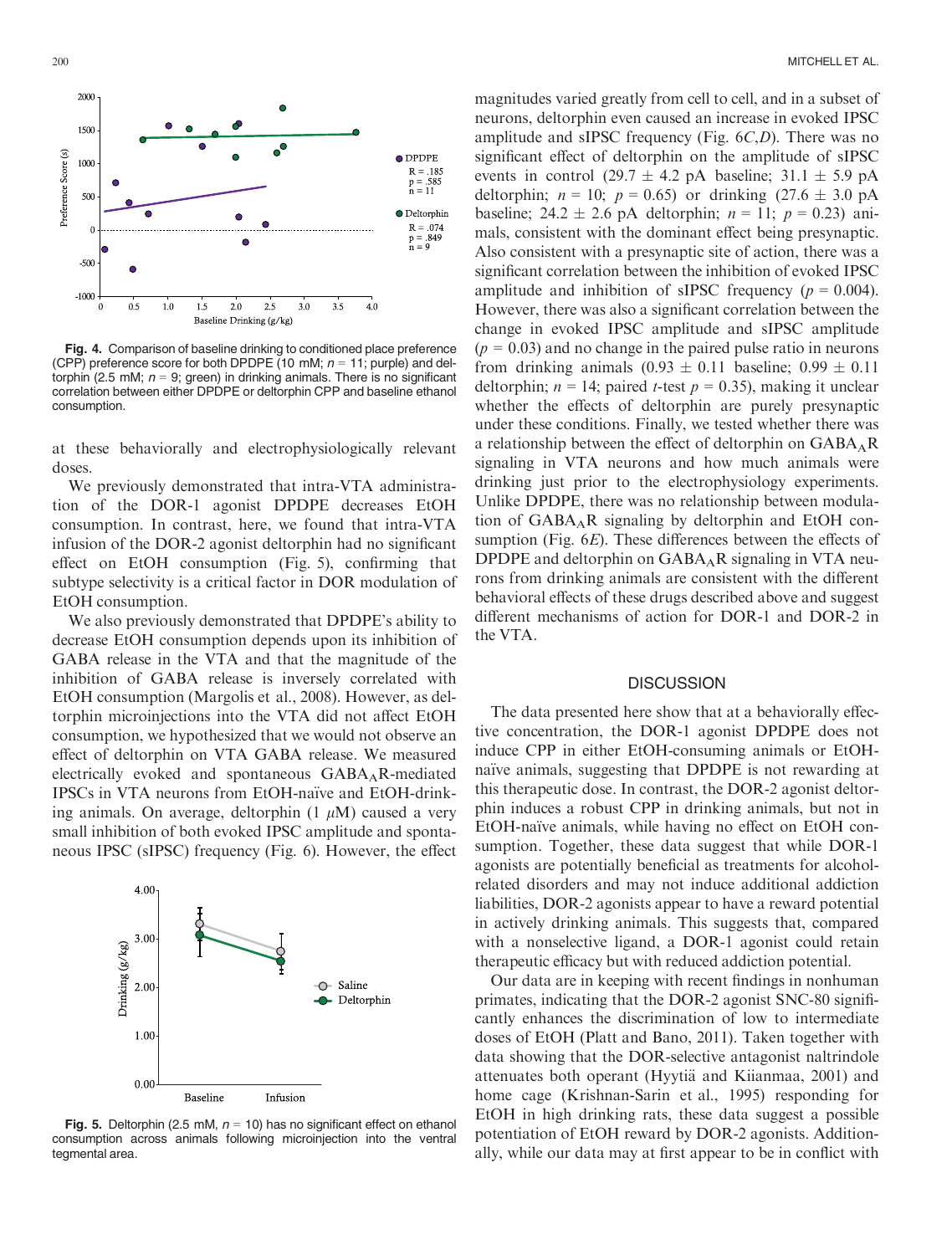

Fig. 6. Deltorphin modulates GABA<sub>A</sub>R synaptic transmission in ventral tegmental area (VTA) neurons of naïve and ethanol (EtOH)-consuming animals. Example evoked inhibitory postsynaptic current (IPSC) traces from a VTA neuron from a drinking animal in which bath application of deltorphin (1  $\mu$ M; A) caused a small inhibition. Average time course of deltorphin effects across VTA neurons from drinking animals ( $n = 14$  neurons from 9 EtOHdrinking animals; **B**). While on average deltorphin caused a slight inhibition of evoked IPSC amplitude ( $n = 6$  neurons from 5 control animals and 14 neurons from 9 EtOH-drinking animals; C) and spontaneous IPSC (sIPSC) frequency ( $n = 11$  neurons from 5 control animals and  $n = 10$  neurons from 9 EtOH-drinking animals; D), there was a wide distribution of effects across ne EtOH-drinking animals; **D**), there was a wide distribution of effects across neurons. There was no relationship between the effect of deltorphin on the<br>evoked IPSC amplitude and EtOH consumption during the 24-hour period p ing animals; E).

previous findings in mice, which show that neither a DOR-1 agonist (TAN-67) nor a DOR-2 agonist (SNC-80) is rewarding following EtOH consumption (van Rijn et al., 2012), a more detailed look at the published mouse data suggests an important similarity: while there was no potentiation of EtOH CPP in the mouse following SNC-80 versus saline administration, SNC-80 did induce CPP when compared with the effects of the DOR-1 agonist TAN-67. These data stress important differences in the rewarding effects of DOR-1 versus DOR-2 agonists in models of alcohol consumption and favor development of DOR-1-selective agonists for therapeutic use.

In contrast to the presynaptic effect previously found for the DOR-1 agonist DPDPE, our current data suggest that the effects of the DOR-2 agonist deltorphin are most likely a mix of pre- and postpresynaptic mechanisms. Change in sIPSC frequency significantly correlates with change in evoked IPSC amplitude, suggesting a presynaptic mechanism. We also observed some augmentations of  $GABA_AR$ signaling and have previously reported a postsynaptic mechanism for such effects in VTA neurons (Margolis et al., 2011). Further, in contrast to previous findings with DPDPE (Margolis et al., 2008), we saw no relationship between EtOH consumption and change in  $GABA_AR$  signaling with

deltorphin, even though deltorphin, like DPDPE, induced a wide distribution of effects on GABA<sub>A</sub>R-mediated IPSCs. These data reinforce the differences between DOR-1 and DOR-2 on EtOH consumption and again suggest that an important relationship between drinking and change in IPSCs contributes to the effects of DOR-1, but not DOR-2, agonists in the VTA.

There was no relationship between baseline EtOH consumption and CPP score for either the DOR-1 or DOR-2 agonist, even though the DOR-2 agonist produced a robust CPP in EtOH-experienced rats. These data show that DPDPE, at a dose that is effective at curtailing EtOH intake (Margolis et al., 2008), is not rewarding across a group of variable drinkers. In contrast, while deltorphin induced a robust CPP across animals, it had no effect on EtOH consumption at this same dose. These data lend further support to the importance of DOR-1 agonist selectivity in the therapeutic use of DOR compounds for alcohol abuse and to the possibility that DOR-1 agonists could be developed as therapeutics without incurring additional addiction liabilities.

Previous data illustrate an important relationship between anxiety and stress and the DOR. Both DOR-1 and DOR-2 agonists are anxiolytic, while the DOR-selective antagonist naltrindole is anxiogenic (Perrine et al., 2006;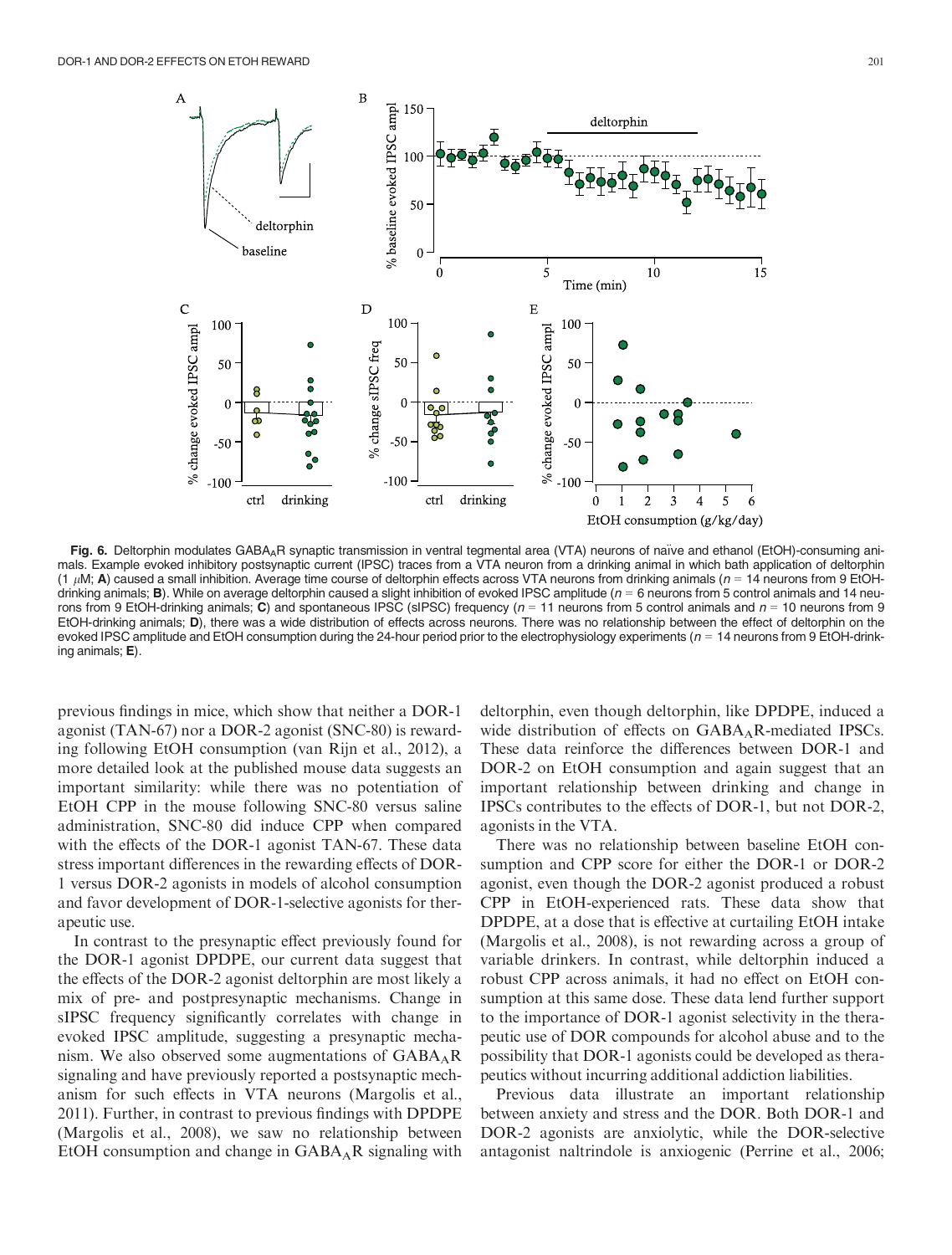Randall-Thompson et al., 2010; Saitoh et al., 2004). In addition, anxiety levels are potentiated in DOR knockout mice (Filliol et al., 2000). We recently reported that following stress, activation of the DOR augments, rather than inhibits, GABA<sub>A</sub>R IPSCs in VTA neurons (Margolis et al., 2011). These augmentations appear to be due to insertion of additional GABAARs into the plasma membrane. Together, these data suggest that alcohol and stress affect DOR signaling in different ways. Therefore, it is critical to next determine whether and how DOR-1 and DOR-2 compounds affect EtOH consumption in stressed animals and whether stress changes the effects of DOR agonists on drinking and preference. Additionally, as Lewis rats express greater basal anxiety and a blunted hypothalamic– pituitary–adrenal response to stress compared with other rat strains (Cohen et al., 2006), it will be necessary to compare the effects of stress on drinking across strains and in additional animal models. Therapeutic value would be enhanced by identification of a DOR agonist that is able to attenuate both anxiety and EtOH consumption, as many

anxiety disorders (Grant et al., 2004; Schneier et al., 2010). The 2-bottle choice continuous access methodology presented here generates lower levels of rodent EtOH consumption than EtOH studies that utilize intermittent or limited EtOH access, food or water restrict animals, sweeten or flavor the EtOH solution, or use alcohol-preferring animal lines. Furthermore, we do not know the precise blood alcohol levels of our animals at the various stages of testing. Additional experiments would be necessary to determine differences in DOR effects in higher drinking animals or in animals with high target blood alcohol levels. However, the objective of the current model is to allow for individual differences in drinking that may be obscured by methods that induce or impel EtOH consumption and thereby minimize variability in drinking. Previous studies (Margolis et al., 2008; Mitchell et al., 2012) indicate that the present methodology can render robust electrophysiological and behavioral effects that are significantly correlated during moderate levels of EtOH consumption.

individuals with alcoholism also suffer from comorbid

In summary, the data presented here indicate that while neither the DOR-1 agonist DPDPE nor the DOR-2 agonist deltorphin induces a significant place preference in EtOHnaïve Lewis rats, EtOH consumption significantly potentiates deltorphin, but not DPDPE, place preference. Although the DOR-1 agonist DPDPE decreases EtOH consumption and this decrease inversely correlates with a DPDPE-induced inhibition of GABA release, we found no net effect of deltorphin on drinking and no relationship between drinking and the effect of deltorphin on  $GABA_AR$ signaling. In conclusion, these findings further support the hypothesis that DOR-1 agonists have potential as therapeutics for alcohol abuse but that DOR-2 agonists themselves may have abuse potential in alcoholics. Thus, development of DOR-based therapeutics for alcohol abuse should focus on DOR-1 agonist subtype selectivity.

# ACKNOWLEDGMENTS

This study was supported by the State of California for medical research on alcohol and substance abuse through the University of California, San Francisco.

## **DISCLOSURES**

The authors JMM, EBM, HLF hold a pending patent that relates to the identification of DOR-1- and DOR-2-selective compounds.

## **REFERENCES**

- Bechtholt A, Cunningham C (2005) Ethanol-induced conditioned place preference is expressed through a ventral tegmental area dependent mechanism. Behav Neurosci 119:213–223.
- Churchill L, Roques BP, Kalivas PW (1995) Dopamine depletion augments endogenous opioid-induced locomotion in the nucleus accumbens using both mu 1 and delta opioid receptors. Psychopharmacology 120:347–355.
- Cohen H, Zohar J, Gidron Y, Matar MA, Belkind D, Loewenthal U, Kozlovsky N, Kaplan Z (2006) Blunted HPA axis response to stress influences susceptibility to posttraumatic stress response in rats. Biol Psychiatry 59:1208–1218.
- Evans CJ, Keith DE, Morrison H, Magendzo K, Edwards RH (1992) Cloning of a delta opioid receptor by functional expression. Science 258:1952–1955.
- Fang L, Knapp RJ, Horvath R, Matsunaga TO, Haaseth RC, Hruby VJ, Porreca F, Yamamura HI (1994) Characterization of [3H]naltrindole binding to delta opioid receptors in mouse brain and mouse vas deferens: evidence for delta opioid receptor heterogeneity. J Pharmacol Exp Ther 268:836–846.
- Filliol D, Ghozland S, Chluba J, Martin M, Matthes H, Simonin F, Befort K, Gavériaux-Ruff C, Dierich A, LeMeur M, Valverde O, Maldonado R, Kieffer B (2000) Mice deficient for delta- and mu-opioid receptors exhibit opposing alterations of emotional responses. Nat Genet 25:195–200.
- Franck J, Lindholm S, Raaschou P (1998) Modulation of volitional ethanol intake in the rat by central delta-opioid receptors. Alcohol Clin Exp Res 22:1185–1189.
- Grant BF, Stinson FS, Dawson DA, Chou SP, Dufour MC, Compton W, Pickering RP, Kaplan K (2004) Prevalence and co-occurrence of substance use disorders and independent mood and anxiety disorders: results from the National Epidemiologic Survey on Alcohol and Related Conditions. Arch Gen Psychiatry 61:807–816.
- Hill KG, Ryabinin AE, Cunningham CL (2007) FOS expression induced by an ethanol-paired conditioned stimulus. Pharmacol Biochem Behav 87:208–221.
- Horan PJ, Wild KD, Misicka A, Lipkowski A, Haaseth RC, Hruby VJ, Weber SJ, Davis TP, Yamamura HI, Porreca F (1993) Agonist and antagonist profiles of [D-Ala2, Glu4]deltorphin and its [Cys4]- and [Ser4]-substituted derivatives: further evidence of opioid delta receptor multiplicity. J Pharmacol Exp Ther 265:896–902.
- Hyytiä P, Kiianmaa K (2001) Suppression of ethanol responding by centrally administered CTOP and naltrindole in AA and Wistar rats. Alcohol Clin Exp Res 25:25–33.
- June H, McCane S, Zink R, Portoghese P, Li T, Froehlich J (1999) The delta 2-opioid receptor antagonist naltriben reduces motivated responding for ethanol. Psychopharmacology 147:81–89.
- Krishnan-Sarin S, Jing SL, Kurtz DL, Zweifel M, Portoghese PS, Li TK, Froehlich JC (1995) The delta opioid receptor antagonist naltrindole attenuates both alcohol and saccharin intake in rats selectively bred for alcohol preference. Psychopharmacology 120:177–185.
- Margolis E, Fields H, Hjelmstad G, Mitchell J (2008) Delta-opioid receptor expression in the ventral tegmental area protects against elevated alcohol consumption. J Neurosci 28:12672–12681.